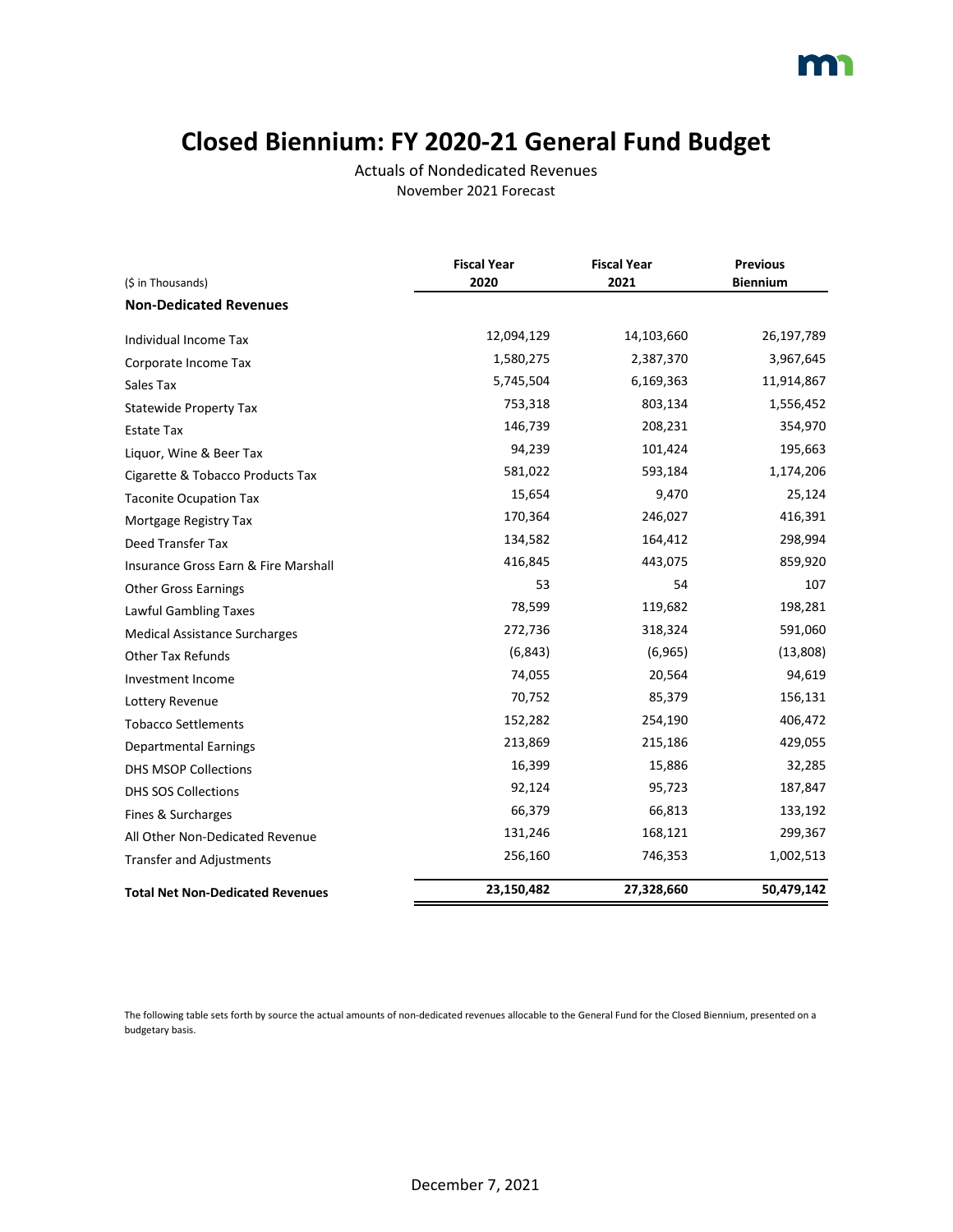### **Current Biennium: FY 2022-23 General Fund Budget**

Estimates of Nondedicated Revenues November 2021 Forecast

|                                         | <b>Fiscal Year</b> | <b>Fiscal Year</b> | Current         |
|-----------------------------------------|--------------------|--------------------|-----------------|
| (\$ in Thousands)                       | 2022               | 2023               | <b>Biennium</b> |
| <b>Non-Dedicated Revenues</b>           |                    |                    |                 |
| Individual Income Tax                   | 14,005,600         | 15,443,900         | 29,449,500      |
| Corporate Income Tax                    | 2,291,860          | 2,038,520          | 4,330,380       |
| Sales Tax                               | 6,516,379          | 7,094,445          | 13,610,824      |
| <b>Statewide Property Tax</b>           | 774,232            | 764,171            | 1,538,403       |
| <b>Estate Tax</b>                       | 202,500            | 211,300            | 413,800         |
| Liquor, Wine & Beer Tax                 | 102,420            | 105,180            | 207,600         |
| Cigarette & Tobacco Products Tax        | 590,240            | 592,130            | 1,182,370       |
| <b>Taconite Ocupation Tax</b>           | 16,800             | 15,500             | 32,300          |
| Mortgage Registry Tax                   | 210,383            | 190,589            | 400,972         |
| Deed Transfer Tax                       | 187,590            | 186,692            | 374,282         |
| Insurance Gross Earn & Fire Marshall    | 443,843            | 459,492            | 903,335         |
| <b>Controlled Substance Tax</b>         | 5                  | 5                  | 10              |
| <b>Other Gross Earnings</b>             | 50                 | 50                 | 100             |
| Lawful Gambling Taxes                   | 156,750            | 166,250            | 323,000         |
| <b>Medical Assistance Surcharges</b>    | 333,797            | 350,365            | 684,162         |
| <b>Other Tax Refunds</b>                | (5,503)            | (5,203)            | (10, 706)       |
| Investment Income                       | 26,600             | 26,600             | 53,200          |
| Lottery Revenue                         | 70,673             | 74,556             | 145,229         |
| <b>Tobacco Settlements</b>              | 164,109            | 163,637            | 327,746         |
| <b>Departmental Earnings</b>            | 216,750            | 220,658            | 437,408         |
| <b>DHS MSOP Collections</b>             | 14,300             | 14,800             | 29,100          |
| <b>DHS SOS Collections</b>              | 83,950             | 89,850             | 173,800         |
| Fines & Surcharges                      | 77,816             | 80,558             | 158,374         |
| All Other Non-Dedicated Revenue         | 107,343            | 96,986             | 204,329         |
| <b>Transfer and Adjustments</b>         | 248,279            | 819,393            | 1,067,672       |
| <b>Total Net Non-Dedicated Revenues</b> | 26,836,766         | 29,200,424         | 56,037,190      |

The following table sets forth by source the forecasted amounts of non-dedicated revenues allocable to the General Fund for the Current Biennium, presented on a budgetary basis.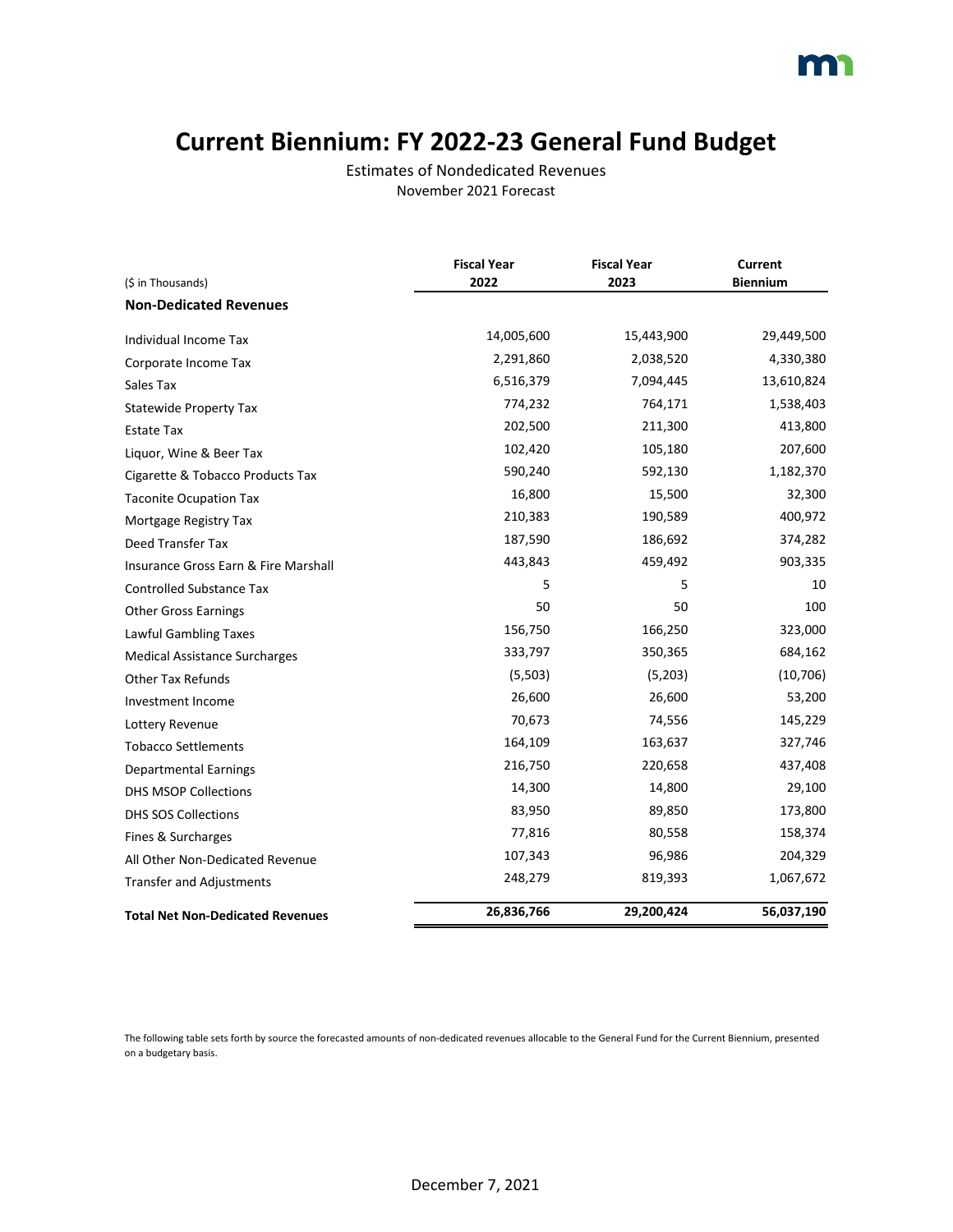### **Planning Estimates: FY 2024-25 General Fund Budget**

Estimates of Nondedicated Revenues November 2021 Forecast

|                                         | <b>Fiscal Year</b> | <b>Fiscal Year</b> | <b>Next</b>     |
|-----------------------------------------|--------------------|--------------------|-----------------|
| (\$ in Thousands)                       | 2024               | 2025               | <b>Biennium</b> |
| <b>Non-Dedicated Revenues</b>           |                    |                    |                 |
| Individual Income Tax                   | 16,289,300         | 16,826,600         | 33,115,900      |
| Corporate Income Tax                    | 1,826,549          | 1,787,488          | 3,614,037       |
| Sales Tax                               | 7,320,922          | 7,597,246          | 14,918,168      |
| <b>Statewide Property Tax</b>           | 748,456            | 748,637            | 1,497,093       |
| Estate Tax                              | 227,800            | 244,300            | 472,100         |
| Liquor, Wine & Beer Tax                 | 107,710            | 110,310            | 218,020         |
| Cigarette & Tobacco Products Tax        | 590,730            | 589,680            | 1,180,410       |
| <b>Taconite Ocupation Tax</b>           | 15,500             | 15,500             | 31,000          |
| Mortgage Registry Tax                   | 180,234            | 169,492            | 349,726         |
| Deed Transfer Tax                       | 187,696            | 194,079            | 381,775         |
| Insurance Gross Earn & Fire Marshall    | 470,514            | 481,478            | 951,992         |
| <b>Controlled Substance Tax</b>         | 5                  | 5                  | 10              |
| <b>Other Gross Earnings</b>             | 50                 | 50                 | 100             |
| Lawful Gambling Taxes                   | 174,550            | 181,450            | 356,000         |
| <b>Medical Assistance Surcharges</b>    | 365,983            | 383,903            | 749,886         |
| <b>Other Tax Refunds</b>                | (5,203)            | (5,203)            | (10, 406)       |
| Investment Income                       | 26,600             | 26,600             | 53,200          |
| Lottery Revenue                         | 77,330             | 77,330             | 154,660         |
| <b>Tobacco Settlements</b>              | 161,613            | 159,875            | 321,488         |
| <b>Departmental Earnings</b>            | 222,262            | 222,184            | 444,446         |
| <b>DHS MSOP Collections</b>             | 14,800             | 14,800             | 29,600          |
| <b>DHS SOS Collections</b>              | 89,850             | 89,850             | 179,700         |
| Fines & Surcharges                      | 79,580             | 78,803             | 158,383         |
| All Other Non-Dedicated Revenue         | 97,529             | 96,987             | 194,516         |
| <b>Transfer and Adjustments</b>         | 737,403            | 186,279            | 923,682         |
| <b>Total Net Non-Dedicated Revenues</b> | 30,007,763         | 30,277,723         | 60,285,486      |

The following table sets forth by source the forecasted amounts of non-dedicated revenues allocable to the General Fund for the Planning Estimates, presented on a budgetary basis.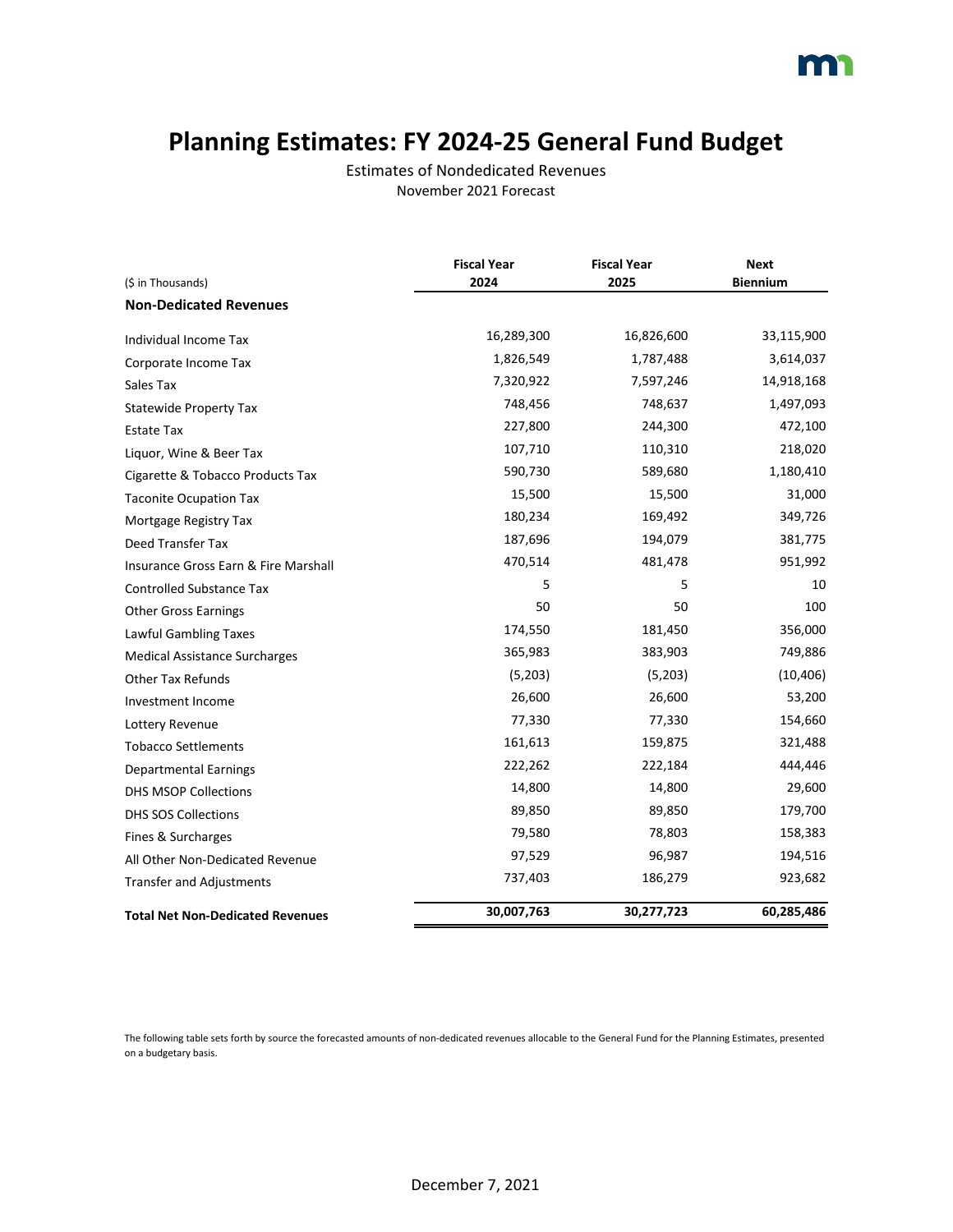

## **FY 2020-21 Closed Biennium**

#### November 2021 Forecast

|                                              | Actual<br>FY 2020 | Actual<br>FY 2021 | <b>Biennial Total</b><br>FY 2020-21 |
|----------------------------------------------|-------------------|-------------------|-------------------------------------|
| <b>Actual &amp; Estimated Resources</b>      |                   |                   |                                     |
| <b>Balance Forward From Prior Year</b>       | 3,971,359         | 3,343,865         | 3,971,359                           |
| <b>Current Resources:</b>                    |                   |                   |                                     |
| <b>Tax Revenues</b>                          | 22,077,216        | 25,660,445        | 47,737,661                          |
| Non-Tax Revenues                             | 817,106           | 921,862           | 1,738,968                           |
| Subtotal - Non-Dedicated Revenue             | 22,894,322        | 26,582,307        | 49,476,629                          |
| <b>Dedicated Revenue</b>                     | 795               | 5                 | 800                                 |
| Transfers In                                 | 155,643           | 532,294           | 687,937                             |
| Prior Year Adjustments                       | 99,722            | 214,054           | 313,776                             |
| Subtotal - Other Revenue                     | 256,160           | 746,353           | 1,002,513                           |
| <b>Subtotal-Current Resources</b>            | 23,150,482        | 27,328,660        | 50,479,142                          |
| <b>Total Resources Available</b>             | 27,121,841        | 30,672,525        | 54,450,501                          |
| <b>Actual &amp; Estimated Spending</b>       |                   |                   |                                     |
| E-12 Education                               | 9,835,739         | 9,919,135         | 19,754,874                          |
| <b>Higher Education</b>                      | 1,693,377         | 1,714,340         | 3,407,717                           |
| Property Tax Aids & Credits                  | 1,866,803         | 2,025,878         | 3,892,681                           |
| <b>Health &amp; Human Services</b>           | 7,035,367         | 6,611,035         | 13,646,402                          |
| Public Safety & Judiciary                    | 1,236,945         | 1,313,711         | 2,550,656                           |
| Transportation                               | 174,820           | 170,750           | 345,570                             |
| Environment                                  | 166,422           | 182,212           | 348,634                             |
| Economic Development, Energy, Ag and Housing | 303,980           | 300,722           | 604,702                             |
| <b>State Government &amp; Veterans</b>       | 794,715           | 718,612           | 1,513,327                           |
| Debt Service                                 | 540,081           | 515,544           | 1,055,625                           |
| Capital Projects & Grants                    | 129,727           | 174,629           | 304,356                             |
| <b>Total Expenditures &amp; Transfers</b>    | 23,777,976        | 23,646,568        | 47,424,544                          |
| <b>Balance Before Reserves</b>               | 3,343,865         | 7,025,957         | 7,025,957                           |
| <b>Cash Flow Account</b>                     | 350,000           | 350,000           | 350,000                             |
| <b>Budget Reserve</b>                        | 2,358,698         | 2,406,352         | 2,406,352                           |
| <b>Stadium Reserve</b>                       | 55,700            | 106,709           | 106,709                             |
| <b>Appropriations Carried Forward</b>        | 246,058           | 111,033           | 111,033                             |
| <b>Budgetary Balance</b>                     | 333,409           | 4,051,863         | 4,051,863                           |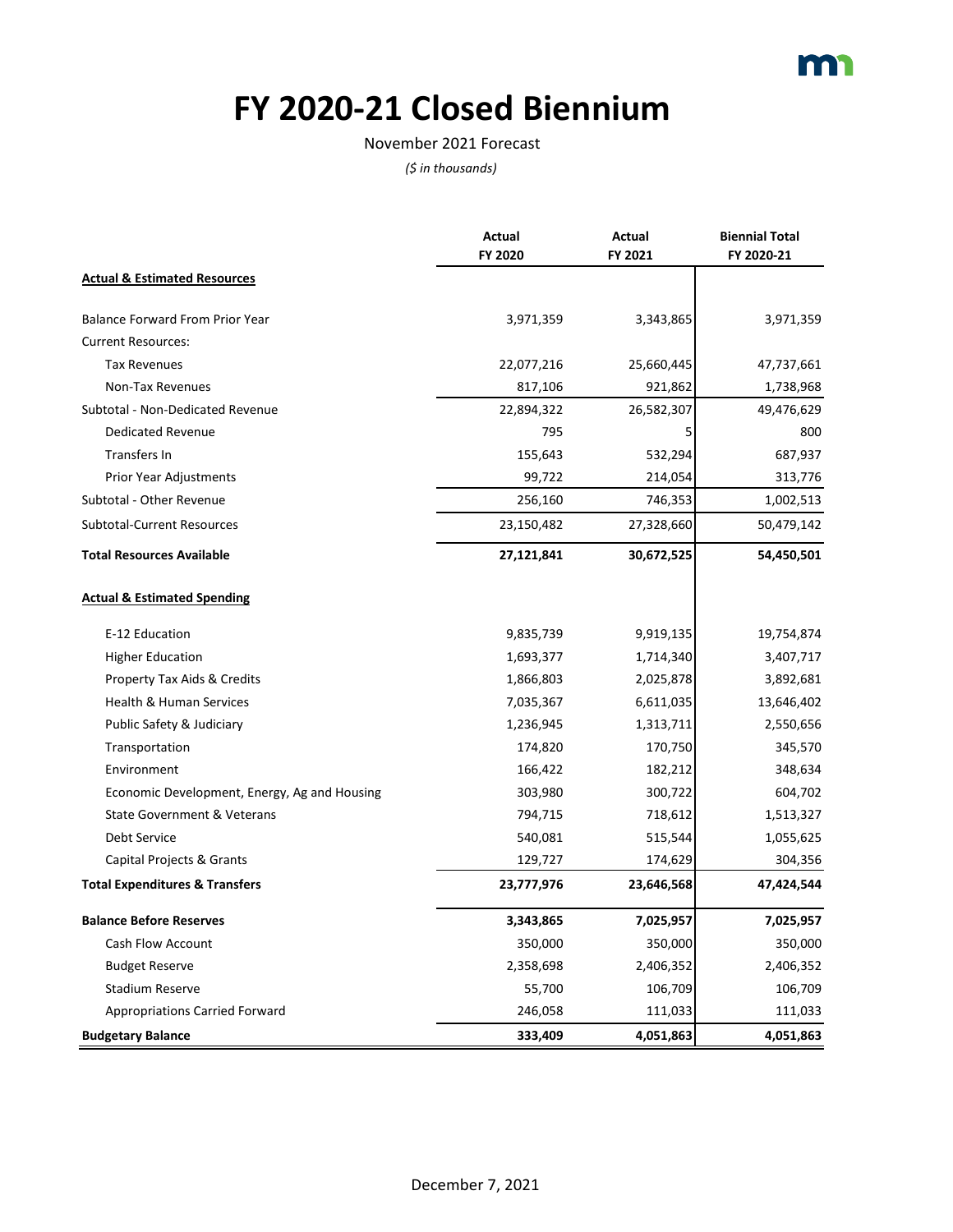## **FY 2020-21 Closed Biennium**

#### November 2021 Forecast vs End of 2021 1st Special Legislative Session

|                                              | <b>Enacted</b><br>FY 2020-21 | Nov<br>FY 2020-21 | \$<br>Change |
|----------------------------------------------|------------------------------|-------------------|--------------|
| <b>Actual &amp; Estimated Resources</b>      |                              |                   |              |
| Balance Forward From Prior Year              | 3,971,359                    | 3,971,359         | 0            |
| <b>Current Resources:</b>                    |                              |                   |              |
| <b>Tax Revenues</b>                          | 45,121,923                   | 47,737,661        | 2,615,738    |
| Non-Tax Revenues                             | 1,670,371                    | 1,738,968         | 68,597       |
| Subtotal - Non-Dedicated Revenue             | 46,792,294                   | 49,476,629        | 2,684,335    |
| <b>Dedicated Revenue</b>                     | 800                          | 800               | 0            |
| Transfers In                                 | 673,021                      | 687,937           | 14,916       |
| Prior Year Adjustments                       | 238,016                      | 313,776           | 75,760       |
| Subtotal - Other Revenue                     | 911,837                      | 1,002,513         | 90,676       |
| <b>Subtotal-Current Resources</b>            | 47,704,131                   | 50,479,142        | 2,775,011    |
| <b>Total Resources Available</b>             | 51,675,490                   | 54,450,501        | 2,775,011    |
| <b>Actual &amp; Estimated Spending</b>       |                              |                   |              |
| E-12 Education                               | 19,838,705                   | 19,754,874        | $-83,831$    |
| <b>Higher Education</b>                      | 3,401,789                    | 3,407,717         | 5,928        |
| Property Tax Aids & Credits                  | 3,973,123                    | 3,892,681         | $-80,442$    |
| Health & Human Services                      | 13,748,103                   | 13,646,402        | $-101,701$   |
| Public Safety & Judiciary                    | 2,565,259                    | 2,550,656         | $-14,603$    |
| Transportation                               | 358,409                      | 345,570           | $-12,839$    |
| Environment                                  | 343,016                      | 348,634           | 5,618        |
| Economic Development, Energy, Ag and Housing | 632,752                      | 604,702           | $-28,050$    |
| State Government & Veterans                  | 1,545,208                    | 1,513,327         | $-31,881$    |
| Debt Service                                 | 1,055,625                    | 1,055,625         | $\Omega$     |
| Capital Projects & Grants                    | 308,857                      | 304,356           | $-4,501$     |
| <b>Estimated Cancellations</b>               | $-15,000$                    | 0                 | 15,000       |
| <b>Total Expenditures &amp; Transfers</b>    | 47,755,846                   | 47,424,544        | $-331,302$   |
| <b>Balance Before Reserves</b>               | 3,919,644                    | 7,025,957         | 3,106,313    |
| <b>Cash Flow Account</b>                     | 350,000                      | 350,000           | 0            |
| <b>Budget Reserve</b>                        | 2,377,319                    | 2,406,352         | 29,033       |
| Stadium Reserve                              | 80,738                       | 106,709           | 25,971       |
| <b>Appropriations Carried Forward</b>        | 0                            | 111,033           | 111,033      |
| <b>Budgetary Balance</b>                     | 1,111,587                    | 4,051,863         | 2,940,276    |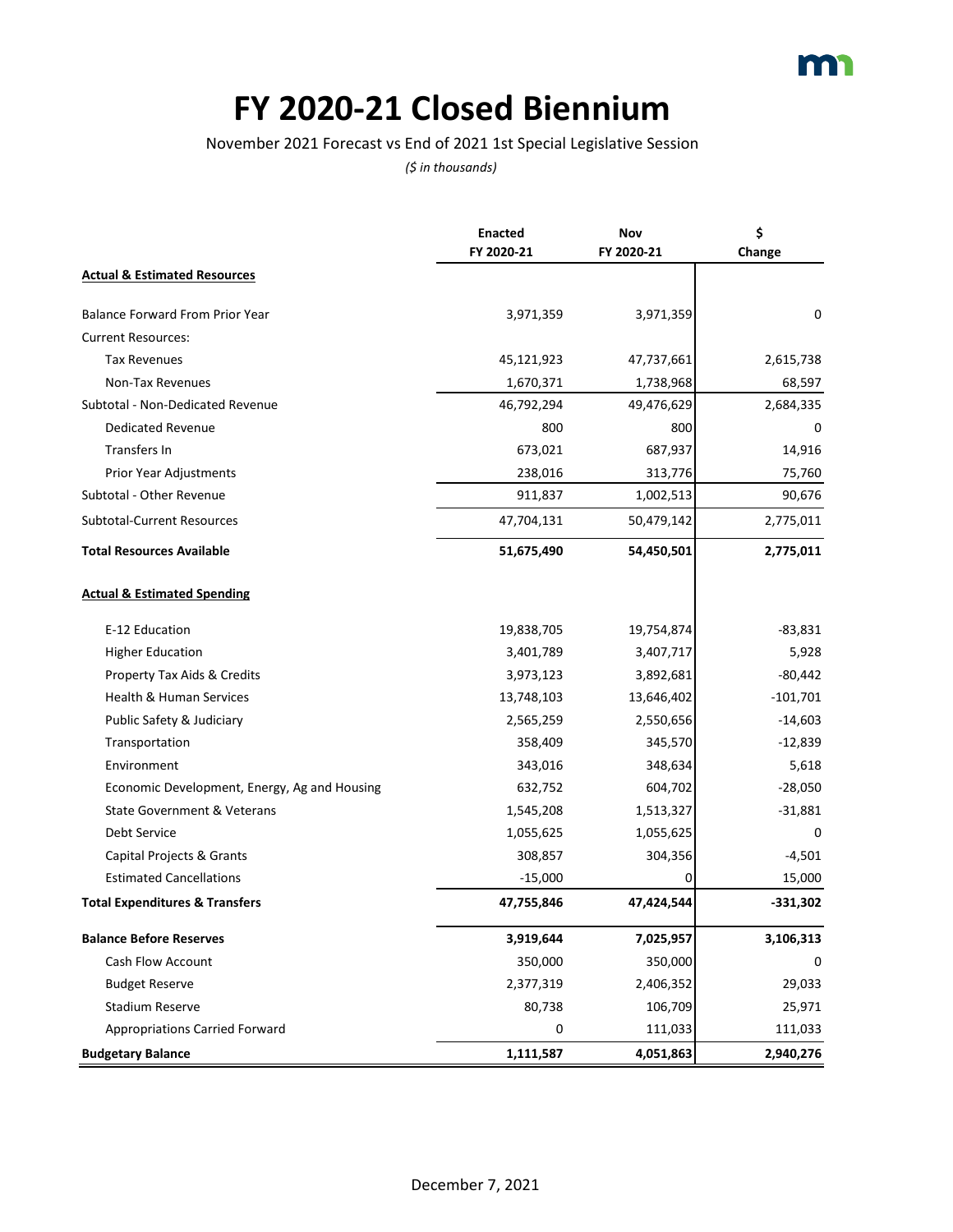

## **FY 2022-23 Current Biennium**

#### November 2021 Forecast

|                                              | Nov        | Nov        | <b>Biennial Total</b> |
|----------------------------------------------|------------|------------|-----------------------|
|                                              | FY 2022    | FY 2023    | FY 2022-23            |
| <b>Actual &amp; Estimated Resources</b>      |            |            |                       |
| <b>Balance Forward From Prior Year</b>       | 7,025,957  | 8,733,114  | 7,025,957             |
| <b>Current Resources:</b>                    |            |            |                       |
| <b>Tax Revenues</b>                          | 25,826,946 | 27,613,386 | 53,440,332            |
| Non-Tax Revenues                             | 761,541    | 767,645    | 1,529,186             |
| Subtotal - Non-Dedicated Revenue             | 26,588,487 | 28,381,031 | 54,969,518            |
| <b>Dedicated Revenue</b>                     | 5          | 5          | 10                    |
| Transfers In                                 | 176,896    | 782,285    | 959,181               |
| Prior Year Adjustments                       | 71,378     | 37,103     | 108,481               |
| Subtotal - Other Revenue                     | 248,279    | 819,393    | 1,067,672             |
| <b>Subtotal-Current Resources</b>            | 26,836,766 | 29,200,424 | 56,037,190            |
| <b>Total Resources Available</b>             | 33,862,723 | 37,933,538 | 63,063,147            |
| <b>Actual &amp; Estimated Spending</b>       |            |            |                       |
| E-12 Education                               | 10,180,844 | 10,479,704 | 20,660,548            |
| <b>Higher Education</b>                      | 1,756,101  | 1,755,767  | 3,511,868             |
| Property Tax Aids & Credits                  | 2,079,740  | 2,088,846  | 4,168,586             |
| Health & Human Services                      | 7,211,285  | 9,198,567  | 16,409,852            |
| Public Safety & Judiciary                    | 1,353,464  | 1,327,247  | 2,680,711             |
| Transportation                               | 327,502    | 149,722    | 477,224               |
| Environment                                  | 200,110    | 185,473    | 385,583               |
| Economic Development, Energy, Ag and Housing | 523,452    | 299,577    | 823,029               |
| <b>State Government &amp; Veterans</b>       | 733,533    | 630,920    | 1,364,453             |
| Debt Service                                 | 592,426    | 606,410    | 1,198,836             |
| Capital Projects & Grants                    | 176,152    | 162,620    | 338,772               |
| <b>Estimated Cancellations</b>               | $-5,000$   | $-15,000$  | -20,000               |
| <b>Total Expenditures &amp; Transfers</b>    | 25,129,609 | 26,869,853 | 51,999,462            |
| <b>Balance Before Reserves</b>               | 8,733,114  | 11,063,685 | 11,063,685            |
| Cash Flow Account                            | 350,000    | 350,000    | 350,000               |
| <b>Budget Reserve</b>                        | 2,655,745  | 2,655,745  | 2,655,745             |
| <b>Stadium Reserve</b>                       | 204,679    | 312,108    | 312,108               |
| <b>Budgetary Balance</b>                     | 5,522,690  | 7,745,832  | 7,745,832             |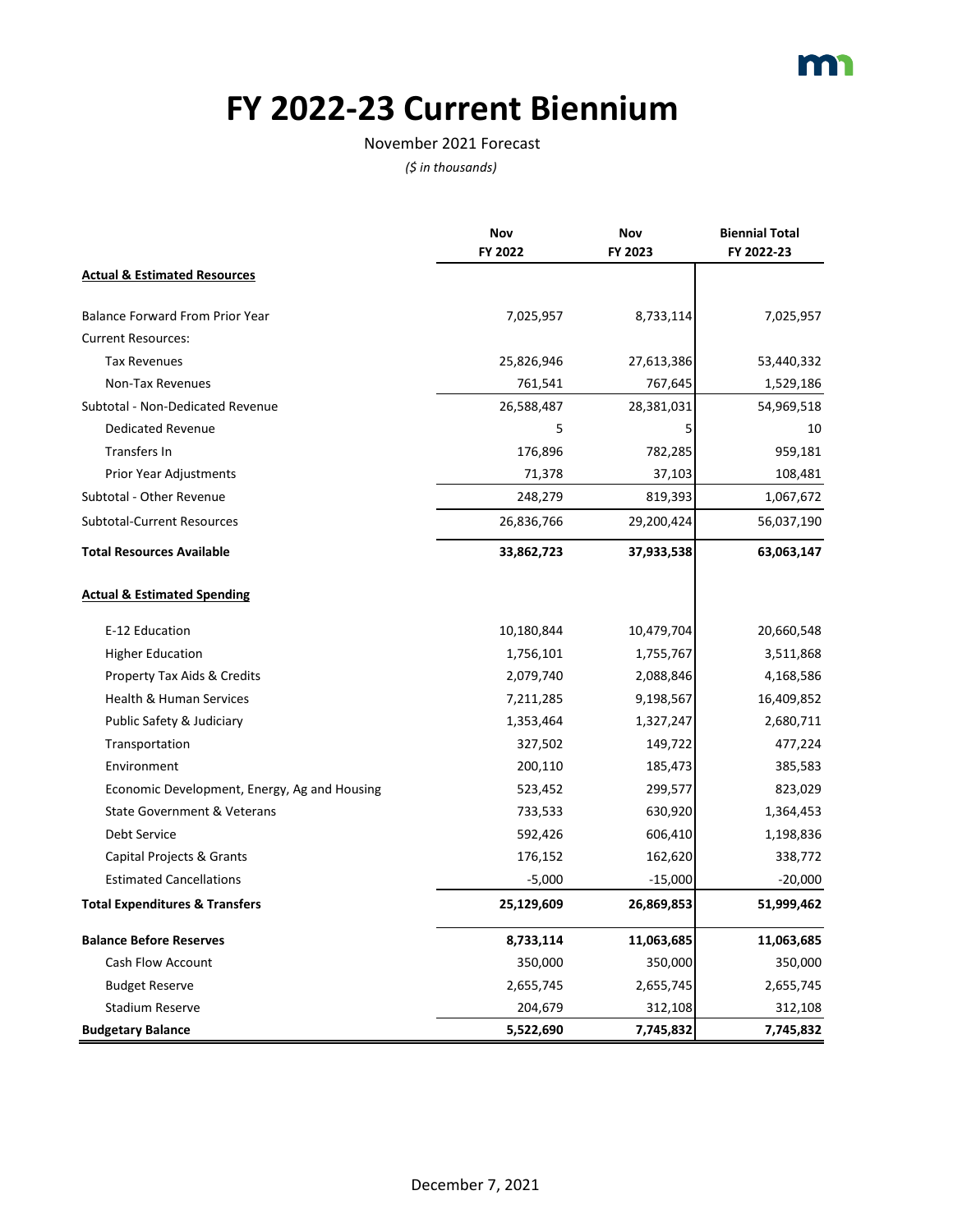# **Biennial Comparison**

#### November 2021 Forecast

|                                              | Nov<br>FY 2020-21 | Nov<br>FY 2022-23 | \$<br>Change |
|----------------------------------------------|-------------------|-------------------|--------------|
| <b>Actual &amp; Estimated Resources</b>      |                   |                   |              |
| <b>Balance Forward From Prior Year</b>       | 3,971,359         | 7,025,957         | 3,054,598    |
| <b>Current Resources:</b>                    |                   |                   |              |
| <b>Tax Revenues</b>                          | 47,737,661        | 53,440,332        | 5,702,671    |
| Non-Tax Revenues                             | 1,738,968         | 1,529,186         | $-209,782$   |
| Subtotal - Non-Dedicated Revenue             | 49,476,629        | 54,969,518        | 5,492,889    |
| <b>Dedicated Revenue</b>                     | 800               | 10                | $-790$       |
| Transfers In                                 | 687,937           | 959,181           | 271,244      |
| Prior Year Adjustments                       | 313,776           | 108,481           | $-205,295$   |
| Subtotal - Other Revenue                     | 1,002,513         | 1,067,672         | 65,159       |
| <b>Subtotal-Current Resources</b>            | 50,479,142        | 56,037,190        | 5,558,048    |
| <b>Total Resources Available</b>             | 54,450,501        | 63,063,147        | 8,612,646    |
| <b>Actual &amp; Estimated Spending</b>       |                   |                   |              |
| E-12 Education                               | 19,754,874        | 20,660,548        | 905,674      |
| <b>Higher Education</b>                      | 3,407,717         | 3,511,868         | 104,151      |
| Property Tax Aids & Credits                  | 3,892,681         | 4,168,586         | 275,905      |
| Health & Human Services                      | 13,646,402        | 16,409,852        | 2,763,450    |
| Public Safety & Judiciary                    | 2,550,656         | 2,680,711         | 130,055      |
| Transportation                               | 345,570           | 477,224           | 131,654      |
| Environment                                  | 348,634           | 385,583           | 36,949       |
| Economic Development, Energy, Ag and Housing | 604,702           | 823,029           | 218,327      |
| State Government & Veterans                  | 1,513,327         | 1,364,453         | $-148,874$   |
| Debt Service                                 | 1,055,625         | 1,198,836         | 143,211      |
| Capital Projects & Grants                    | 304,356           | 338,772           | 34,416       |
| <b>Estimated Cancellations</b>               | 0                 | $-20,000$         | $-20,000$    |
| <b>Total Expenditures &amp; Transfers</b>    | 47,424,544        | 51,999,462        | 4,574,918    |
| <b>Balance Before Reserves</b>               | 7,025,957         | 11,063,685        | 4,037,728    |
| <b>Cash Flow Account</b>                     | 350,000           | 350,000           | 0            |
| <b>Budget Reserve</b>                        | 2,406,352         | 2,655,745         | 249,393      |
| Stadium Reserve                              | 106,709           | 312,108           | 205,399      |
| <b>Appropriations Carried Forward</b>        | 111,033           | 0                 | $-111,033$   |
| <b>Budgetary Balance</b>                     | 4,051,863         | 7,745,832         | 3,693,969    |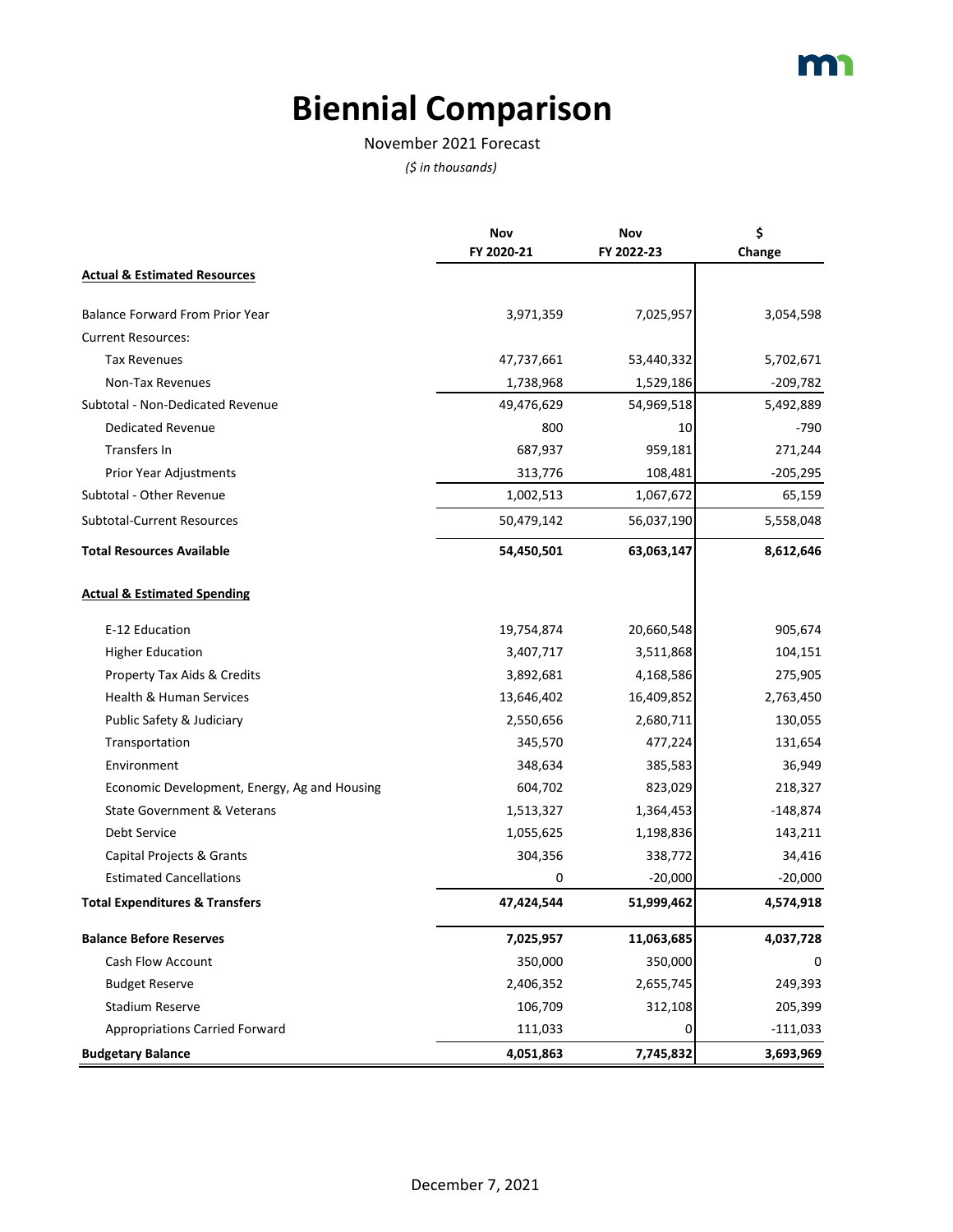## **FY 2022-23 Current Biennium**

November 2021 Forecast vs End of 2021 1st Special Legislative Session

|                                              | <b>Enacted</b><br>FY 2022-23 | Nov<br>FY 2022-23 | \$<br>Change |
|----------------------------------------------|------------------------------|-------------------|--------------|
| <b>Actual &amp; Estimated Resources</b>      |                              |                   |              |
| <b>Balance Forward From Prior Year</b>       | 3,919,644                    | 7,025,957         | 3,106,313    |
| <b>Current Resources:</b>                    |                              |                   |              |
| <b>Tax Revenues</b>                          | 48,363,812                   | 53,440,332        | 5,076,520    |
| Non-Tax Revenues                             | 1,478,502                    | 1,529,186         | 50,684       |
| Subtotal - Non-Dedicated Revenue             | 49,842,314                   | 54,969,518        | 5,127,204    |
| <b>Dedicated Revenue</b>                     | 10                           | 10                | $\Omega$     |
| Transfers In                                 | 931,644                      | 959,181           | 27,537       |
| Prior Year Adjustments                       | 133,445                      | 108,481           | -24,964      |
| Subtotal - Other Revenue                     | 1,065,099                    | 1,067,672         | 2,573        |
| <b>Subtotal-Current Resources</b>            | 50,907,413                   | 56,037,190        | 5,129,777    |
| <b>Total Resources Available</b>             | 54,827,057                   | 63,063,147        | 8,236,090    |
| <b>Actual &amp; Estimated Spending</b>       |                              |                   |              |
| E-12 Education                               | 20,986,960                   | 20,660,548        | $-326,412$   |
| <b>Higher Education</b>                      | 3,511,868                    | 3,511,868         |              |
| Property Tax Aids & Credits                  | 4,204,411                    | 4,168,586         | $-35,825$    |
| <b>Health &amp; Human Services</b>           | 16,503,557                   | 16,409,852        | $-93,705$    |
| Public Safety & Judiciary                    | 2,637,936                    | 2,680,711         | 42,775       |
| Transportation                               | 476,352                      | 477,224           | 872          |
| Environment                                  | 369,754                      | 385,583           | 15,829       |
| Economic Development, Energy, Ag and Housing | 775,812                      | 823,029           | 47,217       |
| <b>State Government &amp; Veterans</b>       | 1,333,128                    | 1,364,453         | 31,325       |
| <b>Debt Service</b>                          | 1,242,865                    | 1,198,836         | $-44,029$    |
| Capital Projects & Grants                    | 340,473                      | 338,772           | $-1,701$     |
| <b>Estimated Cancellations</b>               | $-20,000$                    | $-20,000$         | 0            |
| <b>Total Expenditures &amp; Transfers</b>    | 52,363,116                   | 51,999,462        | $-363,654$   |
| <b>Balance Before Reserves</b>               | 2,463,941                    | 11,063,685        | 8,599,744    |
| Cash Flow Account                            | 350,000                      | 350,000           | 0            |
| <b>Budget Reserve</b>                        | 1,785,950                    | 2,655,745         | 869,795      |
| <b>Stadium Reserve</b>                       | 200,700                      | 312,108           | 111,408      |
| <b>Budgetary Balance</b>                     | 127,291                      | 7,745,832         | 7,618,541    |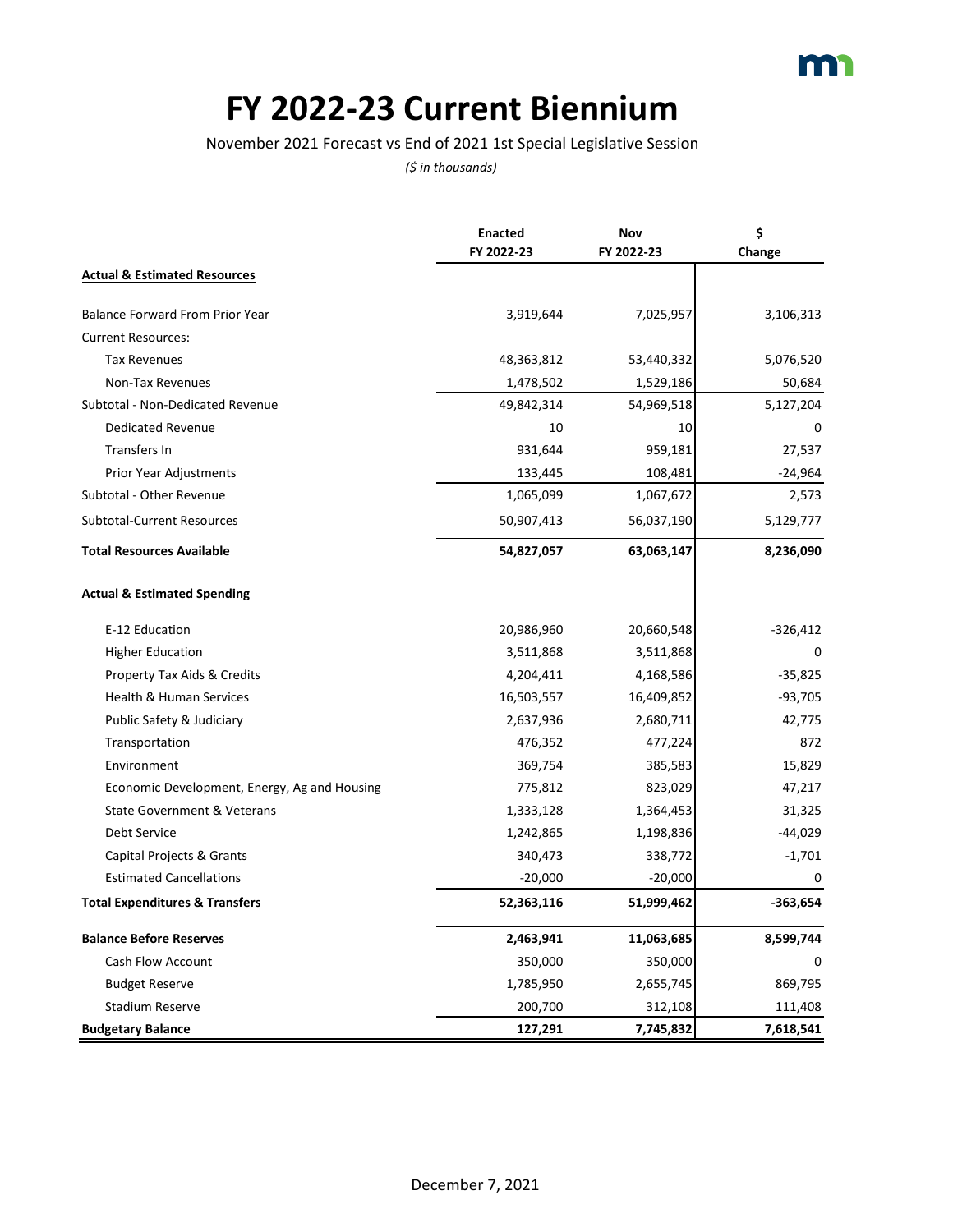

# **FY 2024-25 Planning Estimates**

#### November 2021 Forecast

|                                              | Nov        | Nov        | <b>Biennial Total</b> |
|----------------------------------------------|------------|------------|-----------------------|
|                                              | FY 2024    | FY 2025    | FY 2022-23            |
| <b>Actual &amp; Estimated Resources</b>      |            |            |                       |
| <b>Balance Forward From Prior Year</b>       | 11,063,685 | 14,203,115 | 11,063,685            |
| <b>Current Resources:</b>                    |            |            |                       |
| <b>Tax Revenues</b>                          | 28,500,796 | 29,325,015 | 57,825,811            |
| Non-Tax Revenues                             | 769,564    | 766,429    | 1,535,993             |
| Subtotal - Non-Dedicated Revenue             | 29,270,360 | 30,091,444 | 59,361,804            |
| <b>Dedicated Revenue</b>                     | 5          | 5          | 10                    |
| Transfers In                                 | 700,334    | 149,250    | 849,584               |
| Prior Year Adjustments                       | 37,064     | 37,024     | 74,088                |
| Subtotal - Other Revenue                     | 737,403    | 186,279    | 923,682               |
| <b>Subtotal-Current Resources</b>            | 30,007,763 | 30,277,723 | 60,285,486            |
| <b>Total Resources Available</b>             | 41,071,448 | 44,480,838 | 71,349,171            |
| <b>Actual &amp; Estimated Spending</b>       |            |            |                       |
| E-12 Education                               | 10,614,662 | 10,679,691 | 21,294,353            |
| <b>Higher Education</b>                      | 1,752,914  | 1,752,914  | 3,505,828             |
| Property Tax Aids & Credits                  | 2,166,213  | 2,201,012  | 4,367,225             |
| Health & Human Services                      | 8,956,412  | 9,464,334  | 18,420,746            |
| Public Safety & Judiciary                    | 1,324,472  | 1,324,920  | 2,649,392             |
| Transportation                               | 135,730    | 135,730    | 271,460               |
| Environment                                  | 177,896    | 177,730    | 355,626               |
| Economic Development, Energy, Ag and Housing | 302,307    | 302,669    | 604,976               |
| State Government & Veterans                  | 634,005    | 625,949    | 1,259,954             |
| Debt Service                                 | 635,859    | 636,864    | 1,272,723             |
| Capital Projects & Grants                    | 172,863    | 177,664    | 350,527               |
| <b>Estimated Cancellations</b>               | $-5,000$   | $-15,000$  | $-20,000$             |
| <b>Total Expenditures &amp; Transfers</b>    | 26,868,333 | 27,464,477 | 54,332,810            |
| <b>Balance Before Reserves</b>               | 14,203,115 | 17,016,361 | 17,016,361            |
| Cash Flow Account                            | 350,000    | 350,000    | 350,000               |
| <b>Budget Reserve</b>                        | 2,655,745  | 2,655,745  | 2,655,745             |
| <b>Stadium Reserve</b>                       | 427,746    | 550,332    | 550,332               |
| <b>Budgetary Balance</b>                     | 10,769,624 | 13,460,284 | 13,460,284            |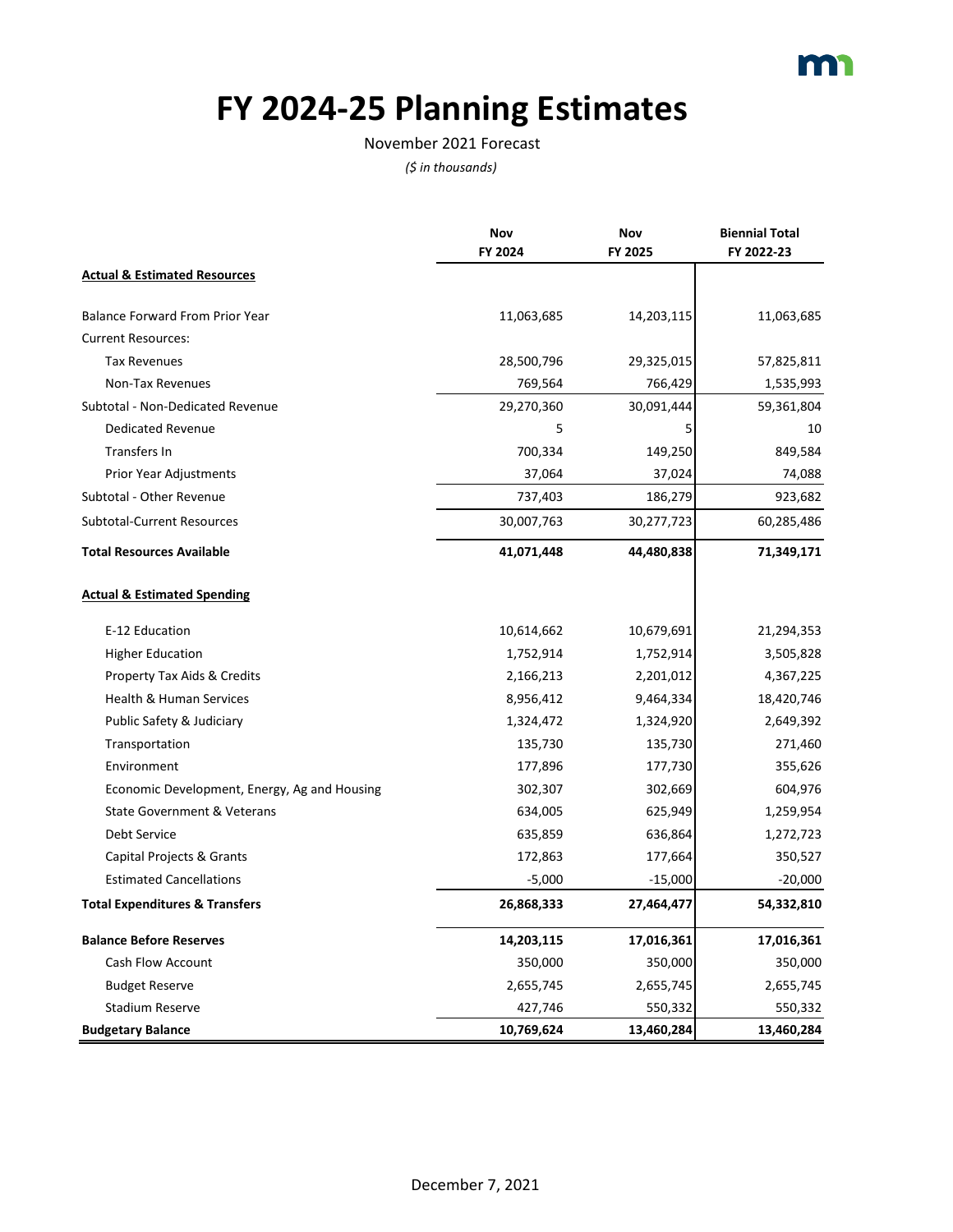# **Biennial Comparison**

#### November 2021 Forecast

|                                              | Nov        | Nov        | \$         |
|----------------------------------------------|------------|------------|------------|
|                                              | FY 2022-23 | FY 2024-25 | Change     |
| <b>Actual &amp; Estimated Resources</b>      |            |            |            |
| Balance Forward From Prior Year              | 7,025,957  | 11,063,685 | 4,037,728  |
| <b>Current Resources:</b>                    |            |            |            |
| <b>Tax Revenues</b>                          | 53,440,332 | 57,825,811 | 4,385,479  |
| Non-Tax Revenues                             | 1,529,186  | 1,535,993  | 6,807      |
| Subtotal - Non-Dedicated Revenue             | 54,969,518 | 59,361,804 | 4,392,286  |
| <b>Dedicated Revenue</b>                     | 10         | 10         | 0          |
| Transfers In                                 | 959,181    | 849,584    | $-109,597$ |
| <b>Prior Year Adjustments</b>                | 108,481    | 74,088     | -34,393    |
| Subtotal - Other Revenue                     | 1,067,672  | 923,682    | $-143,990$ |
| <b>Subtotal-Current Resources</b>            | 56,037,190 | 60,285,486 | 4,248,296  |
| <b>Total Resources Available</b>             | 63,063,147 | 71,349,171 | 8,286,024  |
| <b>Actual &amp; Estimated Spending</b>       |            |            |            |
| E-12 Education                               | 20,660,548 | 21,294,353 | 633,805    |
| <b>Higher Education</b>                      | 3,511,868  | 3,505,828  | $-6,040$   |
| Property Tax Aids & Credits                  | 4,168,586  | 4,367,225  | 198,639    |
| <b>Health &amp; Human Services</b>           | 16,409,852 | 18,420,746 | 2,010,894  |
| Public Safety & Judiciary                    | 2,680,711  | 2,649,392  | $-31,319$  |
| Transportation                               | 477,224    | 271,460    | $-205,764$ |
| Environment                                  | 385,583    | 355,626    | $-29,957$  |
| Economic Development, Energy, Ag and Housing | 823,029    | 604,976    | $-218,053$ |
| State Government & Veterans                  | 1,364,453  | 1,259,954  | $-104,499$ |
| Debt Service                                 | 1,198,836  | 1,272,723  | 73,887     |
| Capital Projects & Grants                    | 338,772    | 350,527    | 11,755     |
| <b>Estimated Cancellations</b>               | $-20,000$  | $-20,000$  | 0          |
| <b>Total Expenditures &amp; Transfers</b>    | 51,999,462 | 54,332,810 | 2,333,348  |
| <b>Balance Before Reserves</b>               | 11,063,685 | 17,016,361 | 5,952,676  |
| Cash Flow Account                            | 350,000    | 350,000    | 0          |
| <b>Budget Reserve</b>                        | 2,655,745  | 2,655,745  | 0          |
| <b>Stadium Reserve</b>                       | 312,108    | 550,332    | 238,224    |
| <b>Budgetary Balance</b>                     | 7,745,832  | 13,460,284 | 5,714,452  |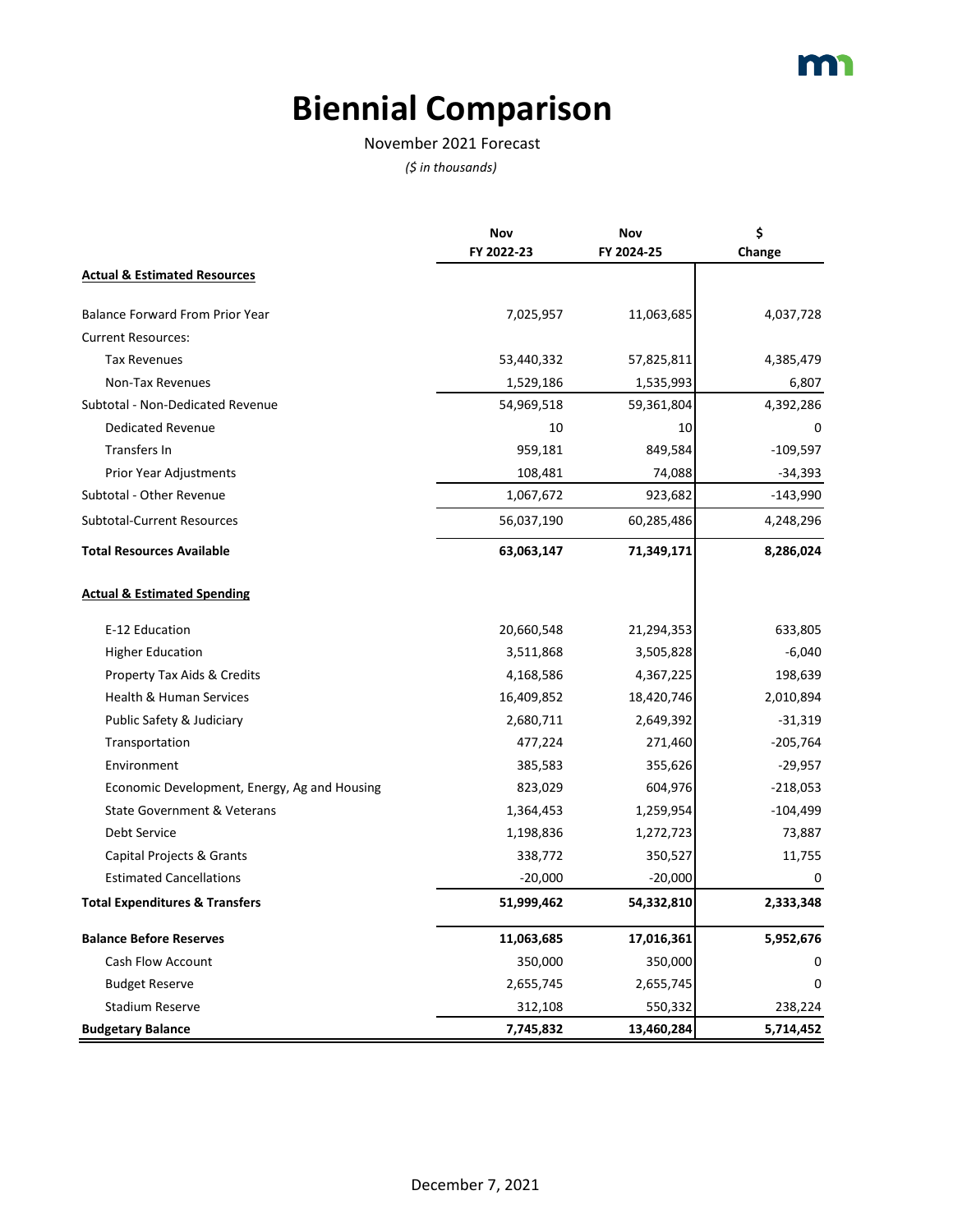### **FY 2024-25 Planning Estimates**

November 2021 Forecast vs End of 2021 1st Special Legislative Session

|                                              | <b>Enacted</b> | Nov        | \$         |
|----------------------------------------------|----------------|------------|------------|
|                                              | FY 2024-25     | FY 2024-25 | Change     |
| <b>Actual &amp; Estimated Resources</b>      |                |            |            |
| Balance Forward From Prior Year              | 2,463,941      | 11,063,685 | 8,599,744  |
| <b>Current Resources:</b>                    |                |            |            |
| <b>Tax Revenues</b>                          | 52,403,973     | 57,825,811 | 5,421,838  |
| Non-Tax Revenues                             | 1,470,218      | 1,535,993  | 65,775     |
| Subtotal - Non-Dedicated Revenue             | 53,874,191     | 59,361,804 | 5,487,613  |
| <b>Dedicated Revenue</b>                     | 10             | 10         | 0          |
| Transfers In                                 | 849,584        | 849,584    | 0          |
| Prior Year Adjustments                       | 74,812         | 74,088     | $-724$     |
| Subtotal - Other Revenue                     | 924,406        | 923,682    | $-724$     |
| <b>Subtotal-Current Resources</b>            | 54,798,597     | 60,285,486 | 5,486,889  |
| <b>Total Resources Available</b>             | 57,262,538     | 71,349,171 | 14,086,633 |
| <b>Actual &amp; Estimated Spending</b>       |                |            |            |
| E-12 Education                               | 21,756,677     | 21,294,353 | -462,324   |
| <b>Higher Education</b>                      | 3,505,828      | 3,505,828  |            |
| Property Tax Aids & Credits                  | 4,358,536      | 4,367,225  | 8,689      |
| Health & Human Services                      | 18,357,887     | 18,420,746 | 62,859     |
| Public Safety & Judiciary                    | 2,649,392      | 2,649,392  | 0          |
| Transportation                               | 271,460        | 271,460    | 0          |
| Environment                                  | 347,481        | 355,626    | 8,145      |
| Economic Development, Energy, Ag and Housing | 609,826        | 604,976    | $-4,850$   |
| State Government & Veterans                  | 1,260,755      | 1,259,954  | $-801$     |
| Debt Service                                 | 1,258,780      | 1,272,723  | 13,943     |
| Capital Projects & Grants                    | 350,988        | 350,527    | $-461$     |
| <b>Estimated Cancellations</b>               | $-20,000$      | $-20,000$  | 0          |
| <b>Total Expenditures &amp; Transfers</b>    | 54,707,610     | 54,332,810 | $-374,800$ |
| <b>Balance Before Reserves</b>               | 2,554,928      | 17,016,361 | 14,461,433 |
| Cash Flow Account                            | 350,000        | 350,000    | 0          |
| <b>Budget Reserve</b>                        | 1,785,950      | 2,655,745  | 869,795    |
| <b>Stadium Reserve</b>                       | 359,403        | 550,332    | 190,929    |
| <b>Budgetary Balance</b>                     | 59,575         | 13,460,284 | 13,400,709 |